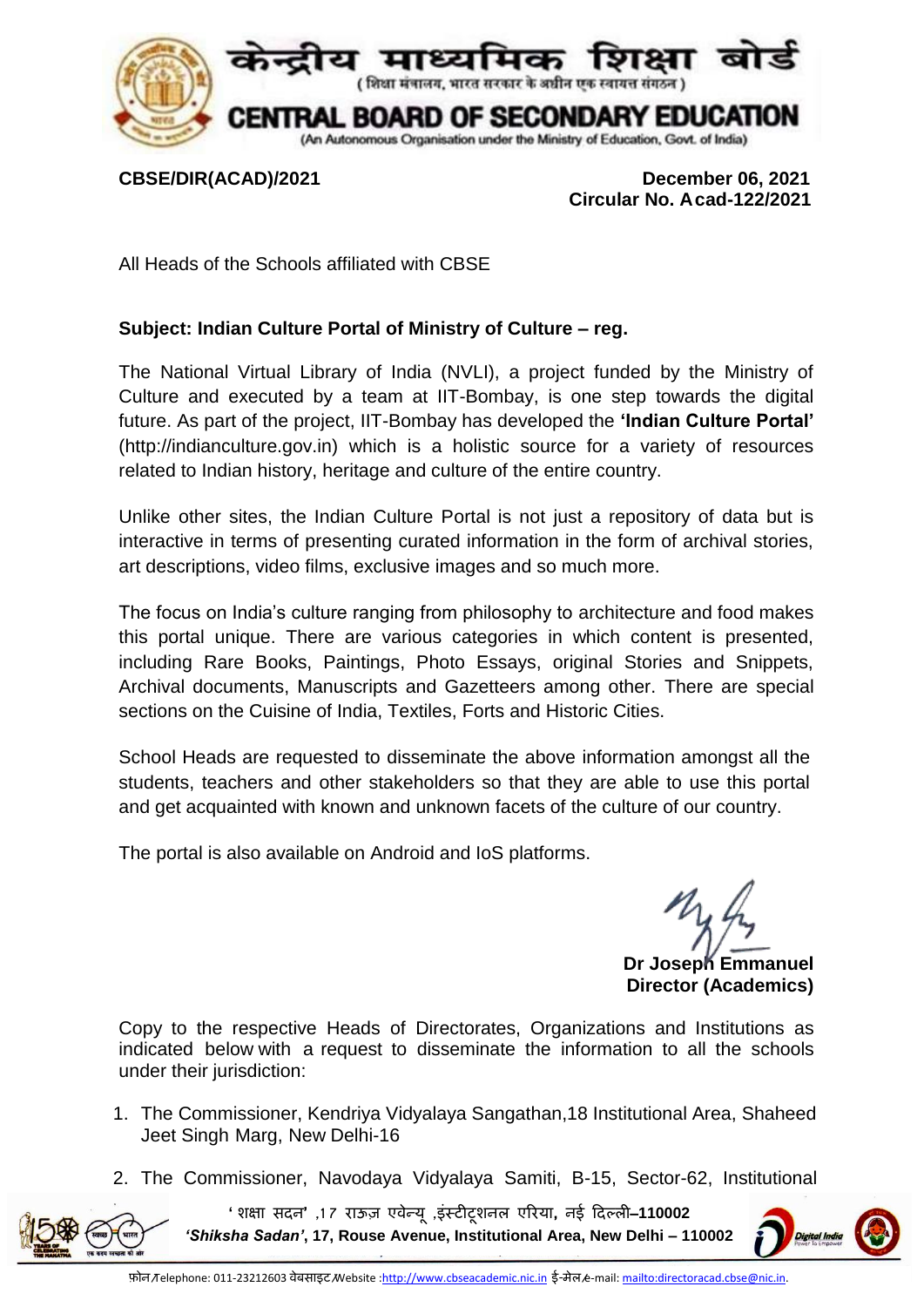

Area,Noida-201309

- 3. The Director of Education, Directorate of Education, Govt. of NCT of Delhi, Old Secretariat, Delhi-110 054
- 4. The Director of Public Instructions (Schools), Union Territory Secretariat, Sector 9,Chandigarh-160017
- 5. The Director (Exam. & Scholarship), HRDD Department, Gangtok, Govt. of Sikkim, Sikkim –737101
- 6. The Director of Secondary Education, Department of Education, Govt. of Arunachal Pradesh, Itanagar – 791111. Mob: 08794812121
- 7. The Director (Education), Directorate of Education VIP Road, Port Blair, A&N Island – 744103
- 8. The Director, Central Tibetan School Administration, ESSESS Plaza, Community Centre, Sector -3, Rohini, Delhi
- 9. The Additional Director General of Army Education, A –Wing, Sena Bhawan, DHQ,PO, New Delhi-110001
- 10.The Director AWES, Integrated Headquarters of MoD (Army), FDRC Building No. 202,Shankar Vihar (Near APS), Delhi Cantt-110010
- 11.The Secretary, Eklavya Model Residential Schools (EMRS), Ministry of Tribal Affairs, Government of India, Shastri Bhawan, A – [Wing, Dr. Rajendra Prasad](http://tribal.gov.in/)  [Road, New Delhi,110001](http://tribal.gov.in/)
- 12.The Joint Secretary (BR/CER/Sainik Schools), Sainik Schools Society, Room No. 108 (I), South Block, New Delhi-110001.
- 13.The Chairman, Odisha Adarsha Vidyalaya Sangathan (OAVS), N-1/9, Near Doordarshan Kendra, PO Sainik School Nayapalli, Bhubaneswar, Odhisha-751005.
- 14.All Regional Directors/Regional Officers of CBSE with the request to send this circular to all the Heads of the affiliated schools of the Board in their respective Regions
- 15. All Joint Secretary/ Deputy Secretary/ Assistant Secretary/SPS / Analyst,
- 16.All Head(s)/ In-Charge(s), Centre of Excellence, CBSE
- 17.In charge IT Unit with the request to put this Circular on the CBSE Academic Website



**'शिक्षा सदन' ,7 1 राऊज़ एवेन्य , ू इंस्टीटूिनल एररया, नई ददल्ली**–**110002**  *'Shiksha Sadan'***, 17, Rouse Avenue, Institutional Area, New Delhi – 110002**